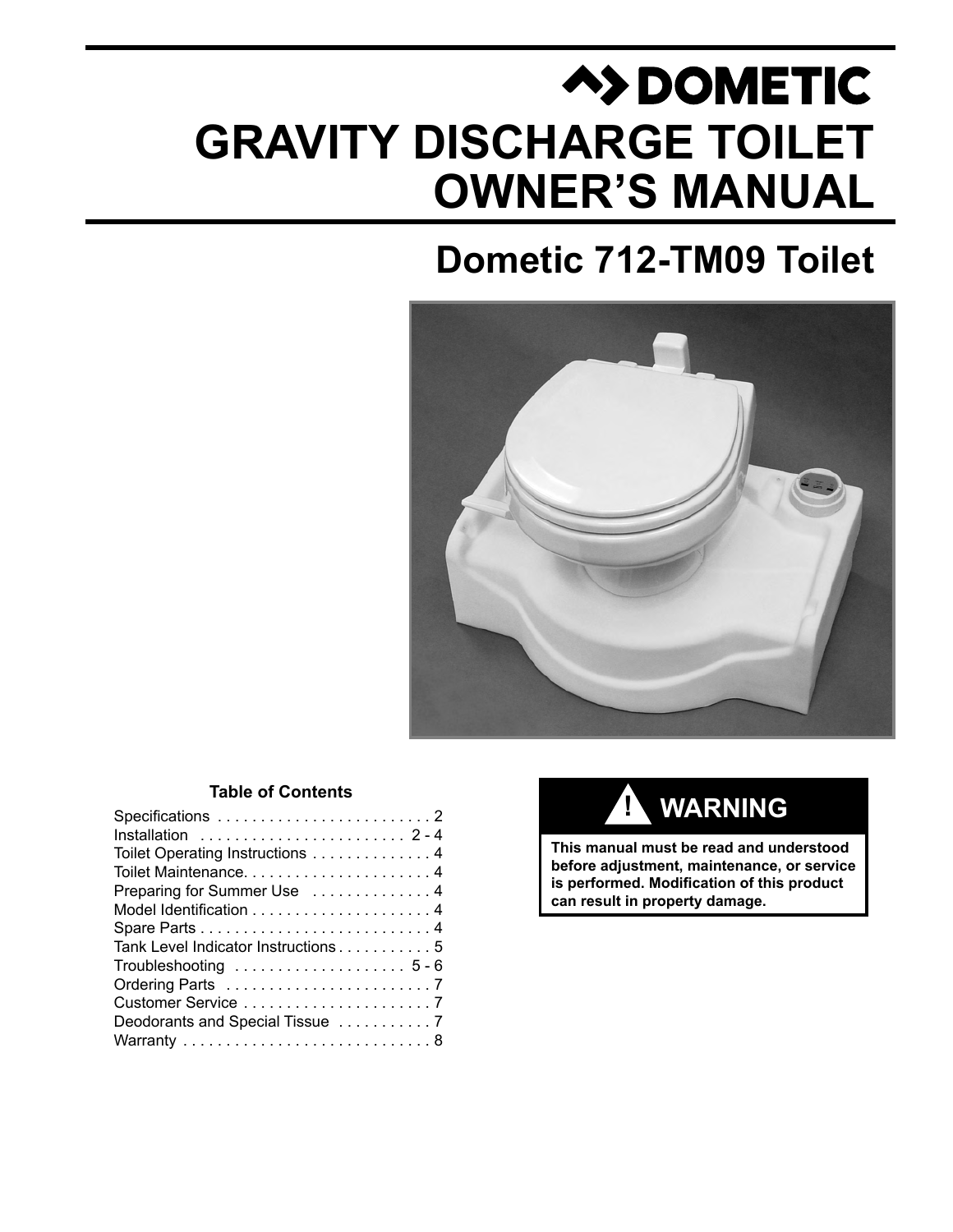#### **SPECIFICATIONS**

**Product Name:** 712-TM09 Dometic Toilet **System:**

| Average water consumption per flush . 1 qt. (.95 L)             |
|-----------------------------------------------------------------|
| Minimum water consumption per flush. 1 pt. (.47 L)              |
| Holding tank capacity 9 gal. (34.1 L)                           |
| Water supply pressure . 5-80 PSI (.35-5.62 Kg/cm <sup>2</sup> ) |
| Water inlet size 1/2" (13 mm) NPT                               |
| Holding tank discharge fitting 3" (76 mm) spigot                |
| Vent fitting. for 1-1/2" (38 mm) ID PVC pipe                    |
|                                                                 |

#### **Dimensions:**





All dimensions +/-3/8-inch (10mm)

#### **INSTALLATION INSTRUCTIONS**

#### **Tank:**

1. Select position in bathroom where unit can be installed in socket fitting and operate properly. Allow room for using the flush lever and clearance for raising the seat and lid.



2. Position the tank against three walls. Mark four holes at mounts on tank base. After holes are marked, remove tank, and drill pilot holes. Slide tank back into position. Secure the tank with four screws and washers on all tank mounts.



3. Insert 1-1/2 inch (38mm) I.D. PVC vent pipe into a rubber sealing grommet in either corner of the tank, no more than 1/2 inch (13mm) into tank. Be sure to plumb vent pipe correctly to desired outside location.

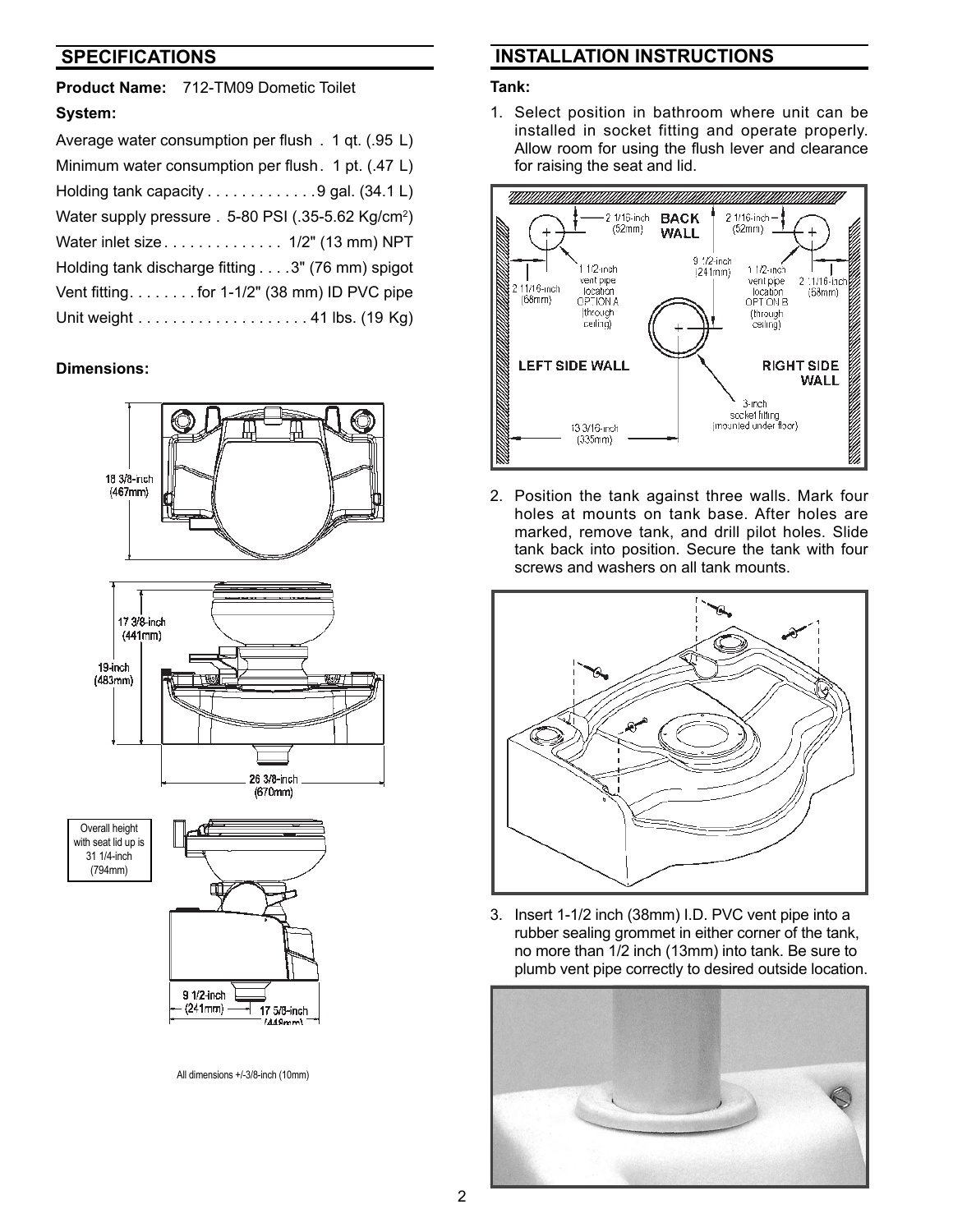#### **INSTALLATION INSTRUCTIONS (cont'd)**

#### **Toilet Installation:**

- 4. Remove plastic pedestal cover from toilet base.
- 5. Install the (4) 1/4-20 x 1-3/4" long studs in inserts on the tank top.



6. Place floor flange seal on studs, aligning the studs with bumps on seat. Note: "THIS SIDE UP" should face upwards.



7. Place toilet on studs and secure with four washers and four nuts. There should be no gap between the bottom of the toilet base and the top of the tank.



#### **Water line:**

- 8. Locate water valve at rear of flush lever.
- 9. Attach water supply line from water system to inlet fitting on back of water valve.



#### **Flush pedal cover:**

10. Place outer pedal cover over metal lever. Push pedal down, and secure inner pedal cover to outer cover with supplied fasteners.





#### **Pedestal cover:**

11. Slide back side of pedestal cover around rear of toilet base and snap in groove. Close front half of pedestal cover and snap in groove.

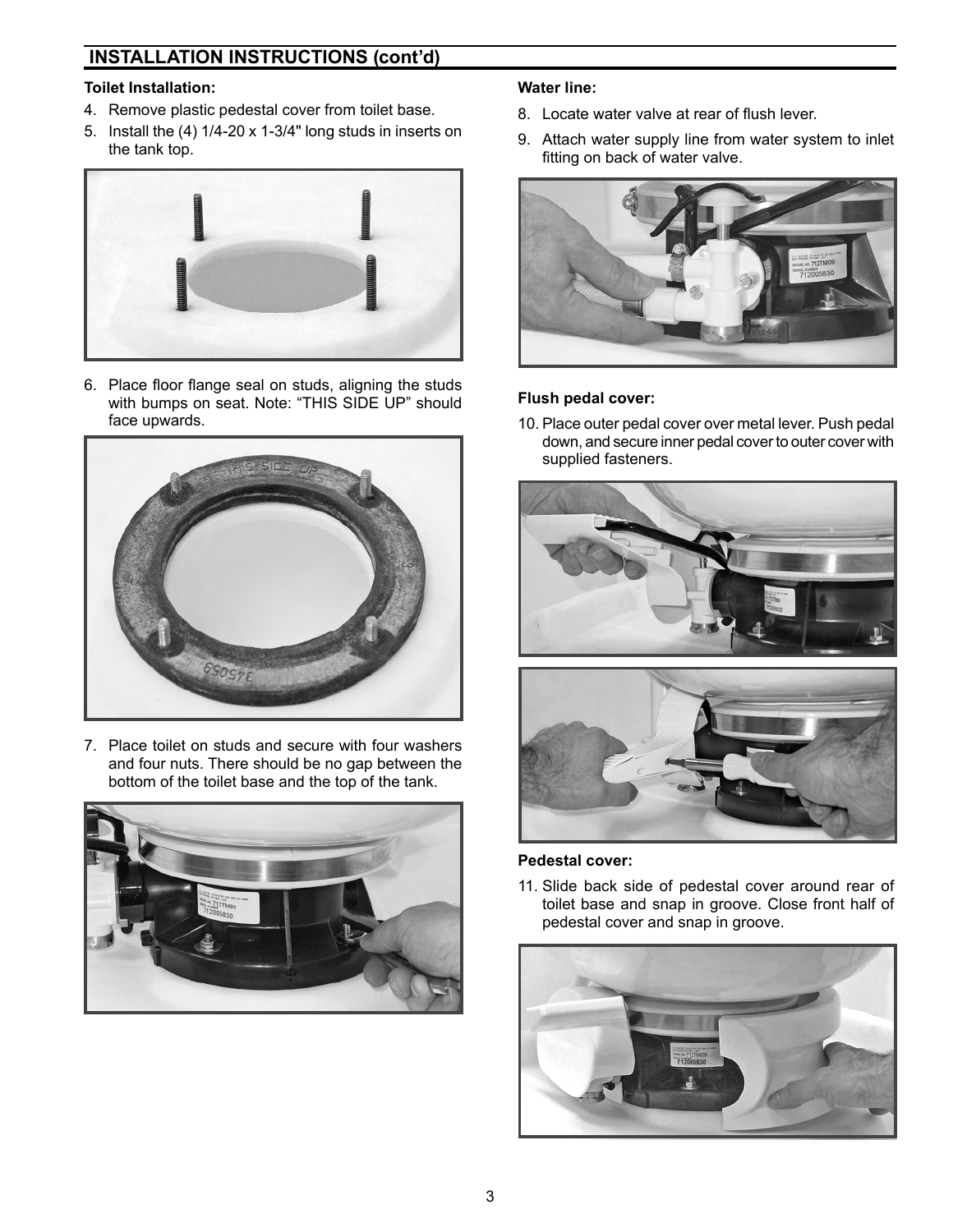### **INSTALLATION INSTRUCTIONS (cont'd)**

#### **Tank Level Indicator:**

12. Lubricate inside surface of rubber sealing grommet and outside surface of probe body with liquid dishwashing detergent. Insert level indicator into rubber sealing grommet.



### **TOILET OPERATING INSTRUCTIONS**

To properly use the Dometic toilet, follow these simple instructions:

- 1. Use biodegradable tissue such as Dometic brand.
- 2. To add water to the toilet before using, lift or raise the flush pedal.
- 3. To flush toilet, push pedal all the way down until sewage leaves the toilet bowl. Water flow pressures vary at different locations and therefore, holding the flush lever down 4-8 seconds may be required. A flow of 2-4 GPM (8-15 Lpm) is recommended for proper rim and bowl wash.
- 4. Allow flush pedal to snap back, which permits positive sealing around the flush ball.
- 5. A small amount of water should remain in the bowl.

**Note:** Holding the flush pedal down longer than necessary results in excessive water usage.

**CAUTION:** Do not dispose of sanitary napkins or other non-dissolving items in the toilet.

### **TOILET MAINTENANCE**

#### **CLEANING**

The Dometic toilet should be cleaned regularly for maximum sanitation and operational efficiency.

Clean the toilet bowl with a mild bathroom cleaner, such as Dometic Toilet Bowl Cleaner. Do not use chlorine or alcohol-based caustic chemicals such as drain opening types, as they will damage the seals.

If an odor is apparent from the toilet:

- 1. Clean out system by flushing several gallons of fresh water through with one cup of liquid laundry soap.
- 2. Add odor control deodorant in amount specified for your holding tank capacity after cleaning and every few days during use.

#### **WINTERIZING**

At the end of each season, the Dometic toilet should be winterized for storage by either draining or using potable water-safe antifreeze in the system.

#### **To drain:**

- 1. Thoroughly flush system with fresh water.
- 2. Empty holding tank.
- 3. Shut off water supply to toilet. Disconnect water line.
- 4. Press pedal until all water is drained from toilet.

#### **To use antifreeze:**

- 1. Thoroughly flush system with fresh water.
- 2. Empty holding tank.
- 3. Drain potable water tank.
- 4. Add freshwater antifreeze and water mixture through toilet and into the waste holding tank. Each installation is different, so amounts may vary. User discretion is required to assure adequate protection.
- 5. Empty holding tank.

**Note**: Use nontoxic antifreeze designated for potable water systems.

**CAUTION**: Never use automotive-type antifreeze in freshwater systems.

#### **PREPARING FOR SUMMER USE**

To prepare the Dometic toilet for summer use, turn on water supply and check system for leaks. Flush toilet, check for leaks and repair as necessary. Your Dometic toilet is now ready for use.

#### **MODEL IDENTIFICATION**

The model identification label is located on the toilet base under the pedestal cover.

> **P.O. BOX 38, 13128 STATE RT 226 (800) 321-9886 BIG PRAIRIE, OH 44611 USA**

**MODEL NO. 000 SERIAL NUMBER 000000**

### **SPARE PARTS**

Your Dometic 712-TM09 toilet is designed for years of dependable trouble-free service. However, during the life of the product, certain parts may require replacement. The following is a list of parts kits which may be required for maintenance purposes.

| <b>Part Number</b> | <b>Description</b>          |
|--------------------|-----------------------------|
| 385318162          | Ball, Shaft & Cartridge Kit |
| 385310677          | Seal Kit                    |
| 385314349          | Water Valve Kit             |
| 385316906          | Vacuum Breaker Kit          |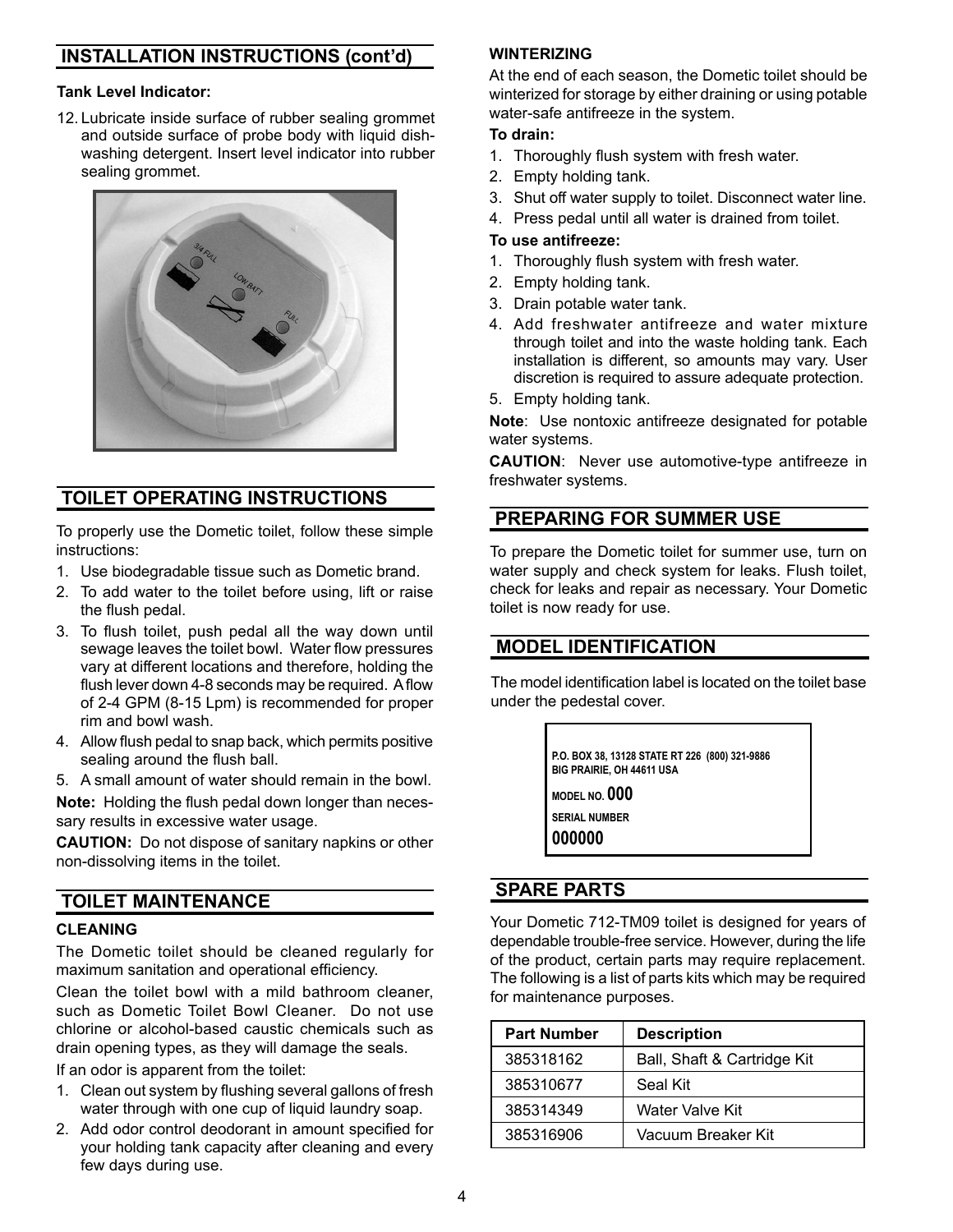### **TANK LEVEL INDICATOR INSTRUCTIONS**

#### **Operation**

- 1. Twist white cap counterclockwise until it stops (A). Lift off cap.
- 2. Slide switch from OFF to TEST to assure fresh batteries and proper operation. In TEST mode, the "3/4 FULL" (left) and "FULL" (right) lights should illuminate. The "LOW BATT" (center) light will not illuminate. Slide switch to ON for operation. The level indicator can be turned off if the toilet will not be used for an extended time.
- 3. Replace white cap.

#### **Indicator Lights**

When the holding tank level reaches about 3/4 full, the yellow "3/4 FULL" light illuminates.

When the holding tank is full, the red "FULL" light illuminates.

The holding tank should be emptied before the toilet is used again. *If the holding tank fills up and the indicator lights do not glow, the probe ends may need to be cleaned. See CLEANING PROBES.*

When emptying the tank, the indicator lights may remain lit until after the effluent drains from the sensing probes. *If the lights continue to remain lit after a few minutes, the probe ends may need to be cleaned. See CLEANING PROBES.*

#### **Cleaning Probes**

- 1. To remove probes from holding tank, twist off white cap and set aside.
- 2. Twist and pull black probe body up to remove it from rubber grommet. After cleaning probes, be sure to put probe back into rubber grommet with the word "TOP" toward back of tank.

#### **Batteries**

When the batteries become weak, the red "LOW BATT" light will illuminate. Replace with AA **alkaline** batteries, making sure to position new batteries as shown.

### **TROUBLESHOOTING**





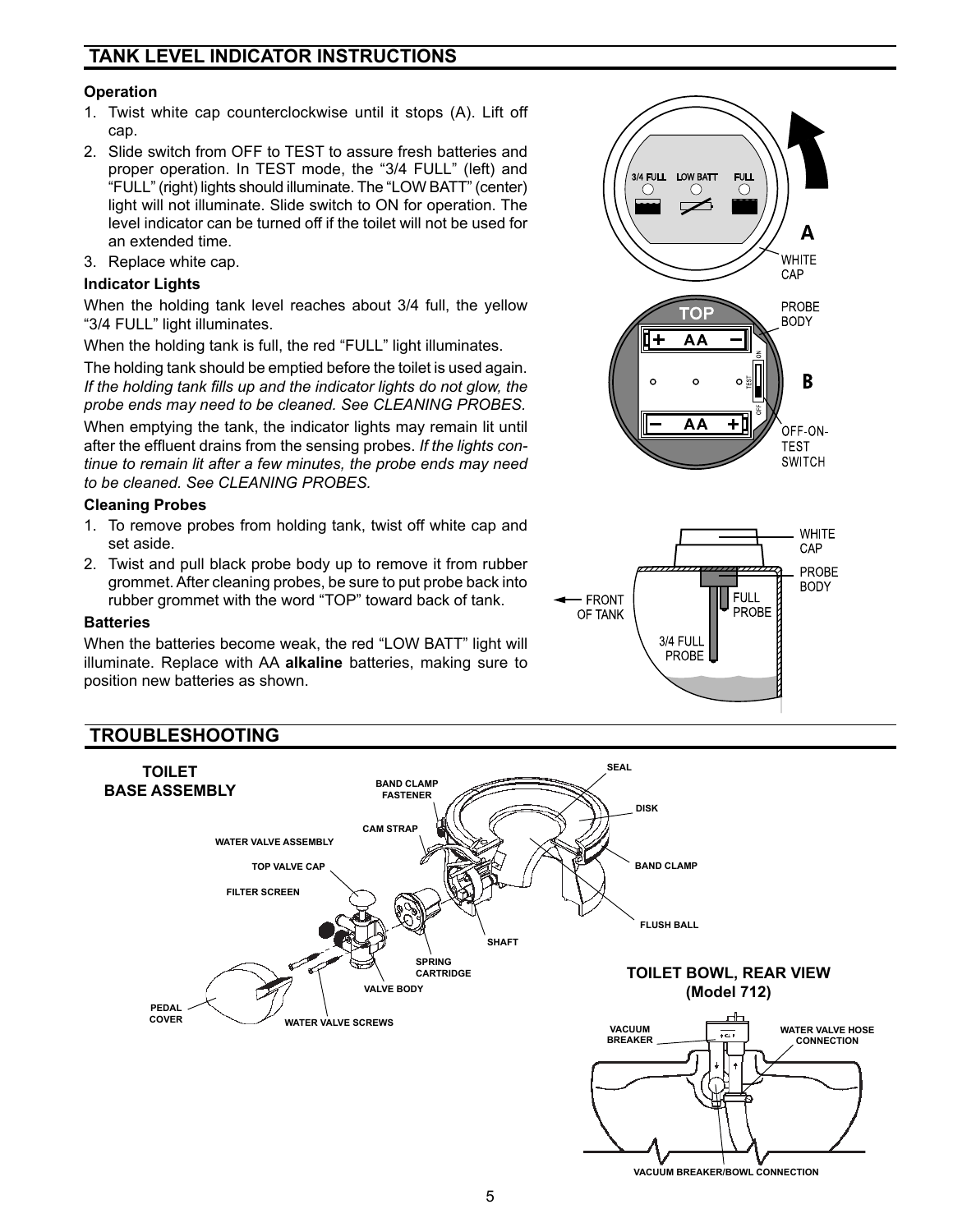|    | Problem                                                     | <b>Possible Cause</b>                                                                                                                                                                    | <b>Service Instructions</b>                                                                                                                                                                                       |
|----|-------------------------------------------------------------|------------------------------------------------------------------------------------------------------------------------------------------------------------------------------------------|-------------------------------------------------------------------------------------------------------------------------------------------------------------------------------------------------------------------|
|    |                                                             | 1. Odor when flush ball is open. a. Odor emitting from holding tank.                                                                                                                     | a. Use Dometic holding tank deodorant.                                                                                                                                                                            |
|    | 2. Water will not stay in bowl.                             | a. Loose band clamp.<br>b. Improper seal between flush ball<br>and seal due to dirt or debris.<br>c. Worn or damaged seal.                                                               | a. Tighten band clamp fastener.<br>b. Clean between flush ball and seal.<br>c. Replace seal.                                                                                                                      |
|    |                                                             | d. Worn or damaged flush ball.                                                                                                                                                           | d. Replace flush ball.                                                                                                                                                                                            |
| 3. | Flush ball will not close<br>completely.                    | a. Too much friction between flush<br>ball and seal.<br>b. Water valve screws are too tight.<br>c. Flush pedal does not snap back                                                        | a. Lubricate flush ball with spray<br>lubricant (e.g. spray silicone,<br>furniture polish).<br>b. Loosen screws slightly.<br>c. Replace spring cartridge.                                                         |
|    |                                                             | into original position.                                                                                                                                                                  |                                                                                                                                                                                                                   |
|    | 4. Flush ball will not open.                                | a. Shaft not fully engaged in the<br>spring cartridge.                                                                                                                                   | a. Put pressure on shaft from under the<br>flush ball (pushing into spring cartridge)<br>until it engages. You may have to rotate<br>flush ball slightly until shaft lines up with<br>square in spring cartridge. |
|    |                                                             | b. Broken shaft.                                                                                                                                                                         | b. Replace with new ball, shaft &                                                                                                                                                                                 |
|    |                                                             | c. Worn or defective spring cartridge.                                                                                                                                                   | cartridge kit.<br>c. Replace with new spring cartridge kit.                                                                                                                                                       |
|    | 5. Water does not shut off in<br>toilet (toilet overflows). | a. Not enough clearance between<br>cam strap and top of water valve                                                                                                                      | a. Adjust cam strap to have .02" - .06"<br>(.5mm - 1.5mm) clearance with top of                                                                                                                                   |
|    |                                                             | cap.<br>b. Dirt lodged in lubricant between<br>cam strap and top valve cap on<br>water valve.                                                                                            | water valve cap.<br>b. Remove water valve. Clean top cap and<br>cam strap. Apply lubricant to top of cap.<br>Re-install water valve.                                                                              |
|    |                                                             | c. Worn or defective water valve.                                                                                                                                                        | c. Replace water valve.                                                                                                                                                                                           |
| 6. | Water does not enter toilet<br>bowl properly.               | a. Water valve clogged.<br>b. Insufficient water flow rate at toilet.                                                                                                                    | a. Remove and clean screen<br>located at inlet of water valve.<br>b. Check water flow rate at toilet. Rate                                                                                                        |
|    |                                                             | c. Plugged rim wash holes in toilet.                                                                                                                                                     | should be 2 gpm (7.6 lpm) at toilet.<br>c. Clean holes. If still a problem, replace<br>the toilet bowl.                                                                                                           |
|    | 7. Water leaks from water<br>valve.                         | a. Water line connection is loose or<br>not seated properly.<br>b. Stripped threads on water valve.<br>c. Water valve body cracked due to<br>freeze damage.<br>d. Defective water valve. | a. Insure that threads are not cross-<br>threaded and tighten.<br>b. Replace water valve.<br>c. Replace water valve.<br>d. Replace water valve.                                                                   |
|    | 8. Water leaks from bottom of<br>toilet base.               | a. Toilet is not secured to tank.                                                                                                                                                        | a. Tighten toilet mounting bolts. No gap<br>between toilet base and tank should                                                                                                                                   |
|    |                                                             | b. Distorted or defective toilet<br>mounting seal.<br>c. Cracked toilet base.                                                                                                            | remain.<br>b. Replace seal between toilet base and<br>tank.<br>c. Replace toilet base assembly.                                                                                                                   |
|    | 9. Water leaks from rear of<br>toilet bowl.                 | a. Worn or defective vacuum<br>breaker.                                                                                                                                                  | a. Remove vacuum breaker cover. Flush<br>toilet while watching vacuum breaker.<br>If water leaks during flush, replace<br>vacuum breaker.                                                                         |
|    |                                                             | b. Loose vacuum breaker.                                                                                                                                                                 | b. Secure vacuum breaker connection.<br>If loose, push breaker into bowl.                                                                                                                                         |
|    |                                                             | c. Cracked or defective toilet bowl.                                                                                                                                                     | c. Replace toilet bowl.                                                                                                                                                                                           |
|    | 10. Water leaks from the base/<br>toilet connection.        | a. Band clamp may be loose.                                                                                                                                                              | a. Remove plastic base cover and tighten<br>the band clamp.                                                                                                                                                       |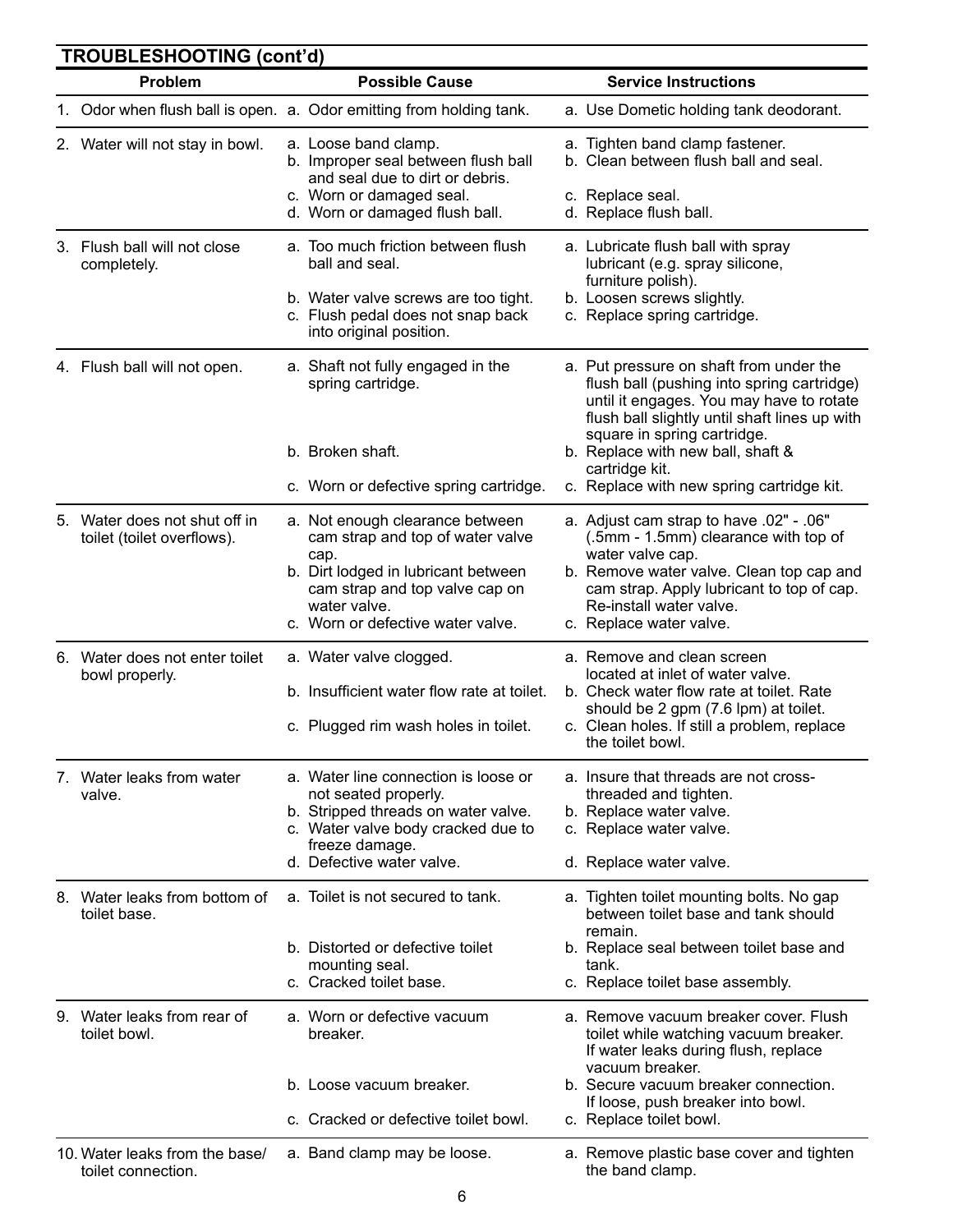#### **ORDERING PARTS**

Dometic is ready to assist you in the event service is required. Before calling, please have the following information available. Your cooperation in having this information ready is appreciated and allows us to better meet your needs.

- 1. Toilet Model Number
- 2. Serial Number
- 3. Part Number, Description and Quantity (see separate Parts List)

#### **CUSTOMER SERVICE**

There is a strong, worldwide network to assist in servicing and maintaining your sanitation system. For the Authorized Service Center near you, please call from 8:00 a.m. to 5:00 p.m. (ET) Monday through Friday.

Telephone: **1-800-321-9886** U.S.A. and Canada **330-496-3211** International

Fax: **330-496-3097** U.S.A. and Canada **330-496-3220** International

#### **DEODORANTS AND SPECIAL TISSUE**

Dometic toilets require the regular addition of a deodorant product to reduce holding tank malodors and to help break down holding tank contents. Several factors should be considered in selecting a deodorant product.

**Liquid or Granulated:** Liquid products obviously work more quickly by readily going into solution. Granulated powder formulations, on the other hand, have the advantage of requiring less storage space and are less likely to leak if the package is inadvertently damaged.

**Formaldehyde versus Non-Formaldehyde:** Dometic manufactures both types of deodorants. Generally speaking, formaldehyde formulas control odor very effectively at all temperatures and with all degrees of water hardness. Dometic Environment-Friendly brand, which is formaldehyde free, is similarly effective.

**How Much Deodorant and How to Add It:** The deodorant is added directly into the toilet bowl, then flushed into the holding tank. Follow bottle or package instructions. Conditions of extremely warm weather, longer waste holding time and larger tank capacities may require more deodorant treatment. Also, to maintain optimum efficiency in odor control, the waste holding tank should be cleaned thoroughly at least once or more each season depending on use.

**Why Not Use Household Toilet Paper in Your Dometic Toilet**. Household tissues often contain adhesives which bond together the paper fibers from which the tissue is made. The adhesives prevent the tissue from breaking apart, and their use in "ultra-low flow" systems can cause system clogging. Dometic tissue is especially designed for use in low water toilet systems. Its rapid dissolving properties minimize the amount of residual paper in the holding tank and allow deodorizers to work more efficiently.

**Dometic Brand versus Other Brands:** We constantly strive to provide our system owners with effective products that have minimal environmental impact and good value. Many deodorant products do not measure up to our standards of performance and value.